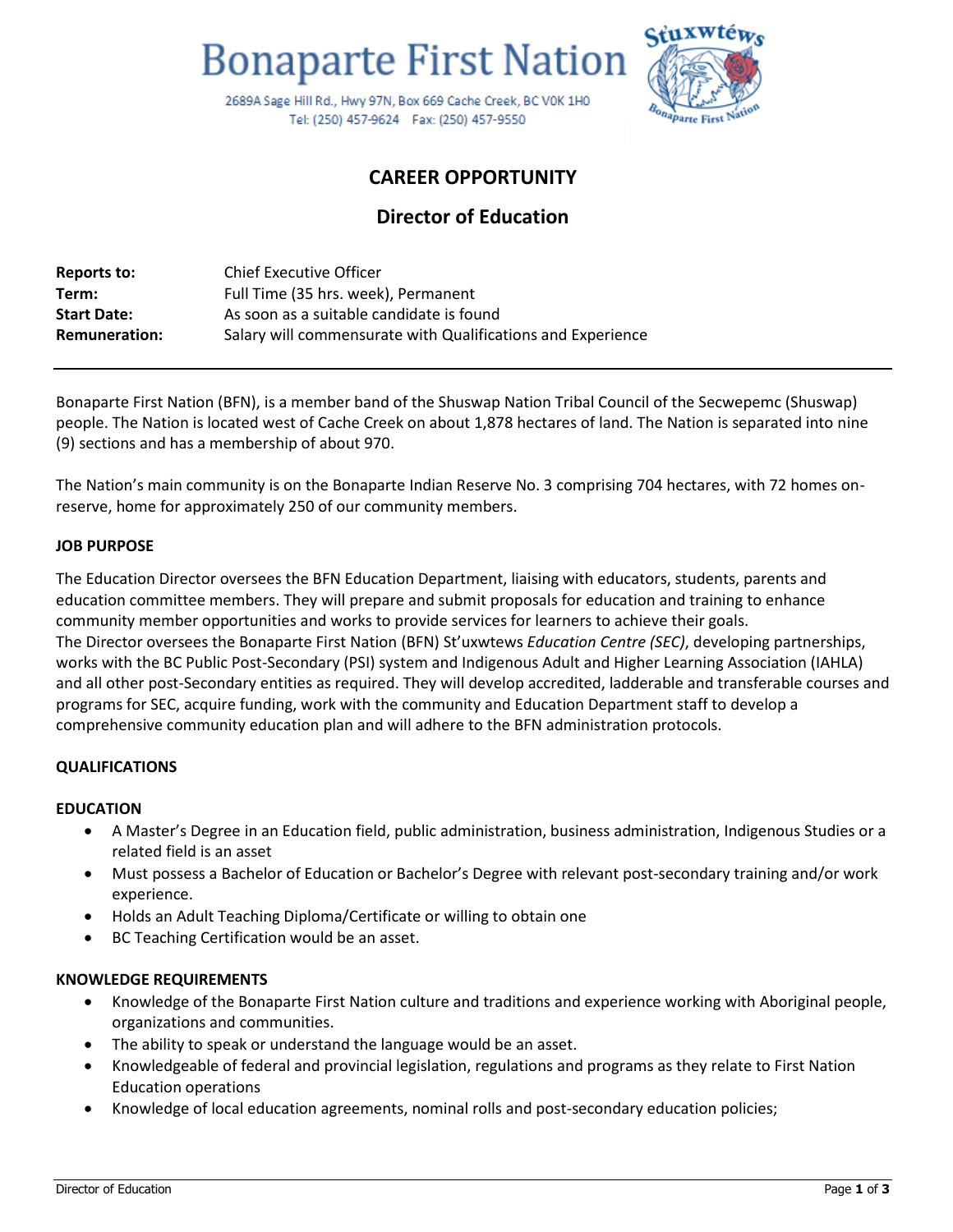2689A Sage Hill Rd., Hwy 97N, Box 669 Cache Creek, BC VOK 1H0 Tel: (250) 457-9624 Fax: (250) 457-9550

**Bonaparte First Nation** 



- Knowledgeable of and experience in the delivery of educational programs and service requirements for First Nations learners (Indigenous Services Canada, ASSETS, Ministry of Advanced Education, Skills and Training, Micro Credentialling and Workforce programs).
- Knowledgeable of and experience in utilizing project management and proposal writing techniques.
- Knowledgeable of the discipline of organizational behaviour.
- Knowledgeable of and experience in community development and strategic planning activities.
- Knowledgeable of Advocacy and Presentation Skills.

#### **SKILLS/ABILITIES**

- Must be self-directed and able to work as part of a multi-disciplinary team.
- Must be able to function in MS Office, Teams, Zoom and other computer applications or willing to learn.
- Excellent leadership and oral and written communication skills.
- Developed interpersonal skills and ability to effectively work with management, employees and community members.
- Ability to deal with diverse staff working styles, and administrative needs.
- Good analytical, problem-solving, and conflict resolution skills.
- Be able to meet deadlines and respond to urgent situations.
- A good understanding of Office administration, record keeping and policy development.
- A good understanding of reporting procedures.
- A good understanding of budgeting and basic accounting procedures or willing to learn.
- A strong understanding of project management and proposal writing skills.
- Ability to build partnerships, carryout contracting, negotiate agreements.
- Have strong relationship building tools.
- Ability to teach is an asset.

#### OTHER REQUIREMENTS

- Must have reliable vehicle and hold a valid B.C. driver's license.
- Must pass criminal record check and vulnerable persons check.

*In accordance with Section 16(1) of the Canadian Human Rights Act and pursuant to Section 42 of the BC Human Rights code, it is Bonaparte First Nations Policy to practice preferential hiring for Aboriginal peoples. Candidates who wish to qualify for preferential consideration must self-identify.*

*Detailed Position Description will be provided to shortlisted candidates*

#### **WORKSITE LOCATION**

The position will be based out of the head office of Bonaparte Indian Band.

2689A Sage Hill Rd., Hwy 97N, Box 669 Cache Creek, BC V0K 1H0

Bonaparte First Nation thanks all applicants for their interest, however, only those selected for an interview will be contacted.

#### **CLOSING DATE: May 31, 2022 at 4:00 pm**